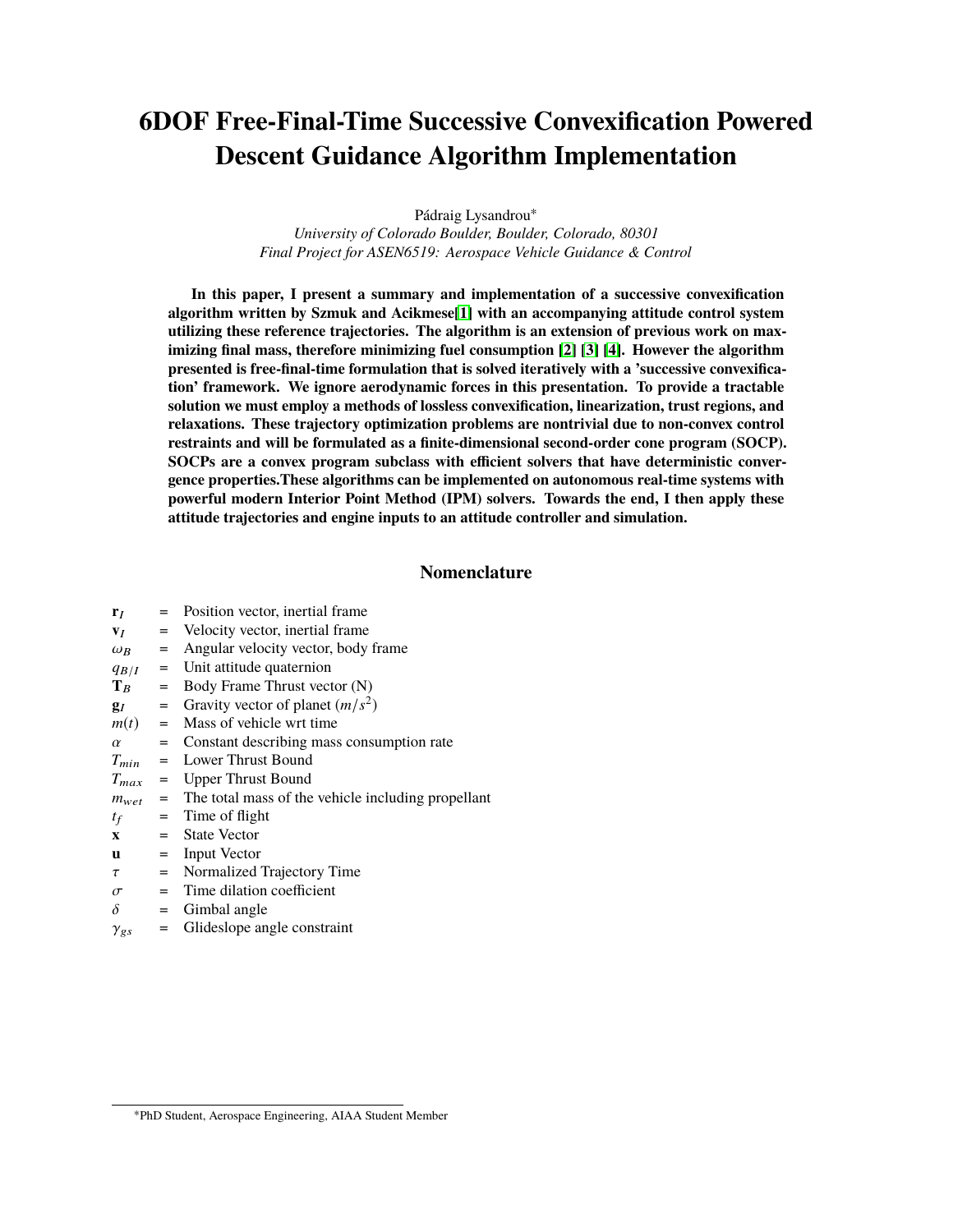# **I. Introduction**

In this paper, I present implementations of convex programming algorithms for the powered descent guidance problem. I have implemented the algorithm by Szmuk and Acikmese here[\[1\]](#page-16-0). I have also used the attitude profiles generated by the algorithm to try a cold gas thruster attitude control system on a cylindrical shaped vehicle mimicking a Vertical-Takeoff-Vertical-Landing (VTVL) rocket.

Having the ability to land near a site of scientific interest, a base, or refueling station is valuable. The convex methods I will present can be used for landing a spacecraft on Mars as well as other planetary bodies like Earth for application in reusable launch vehicles. The ability to soft-land a rocket is fundamentally disruptive to the launch industry and has already had a huge impact in reducing the cost of getting to space. Additionally, similar methods, given navigational upgrades, will be conducive of the development of colonies on other planets. Pin-point landing and divert capability is a necessity in these situations.

Every pinpoint landing problem begins with an entry phase where the vehicle descends through an atmosphere to a point where powered descent must begin. Many Mars entry, descent, and landing schemes enter the atmosphere and slow down via parachute. This parachute is then cut away to allow powered descent. With atmospheric qualities being stochastic, the position in which the descent phase must begin is uncertain. Therefore, we would like to look at algorithms which maximize the divert capability of the craft by minimizing the fuel consumption or final time from initial condition to terminal state. We define powered descent guidance as the generation of a fuel-optimal trajectory that takes the vehicle from some initial state condition to a prescribed final state in a uniform gravitational field with standard vehicle given thrust magnitude and direction constraints.

The convex optimization framework is exploited because it is conducive of real-time on-board implementation and has guaranteed convergence properties with deterministic criteria. The convex programming algorithm to solve powered descent guidance that I will present has non-convex controls constraints and will be posed as a finite-dimensional SOCP problem. SOCPs have low complexity and can be solved in polynomial time [\[5\]](#page-16-4). Interior-point numerical methods compute optimal solutions with deterministic stopping criteria and are, again conducive to on-board implementation.

## **II. Problem Description**

The goal is to be able to generate optimal attitude and translational trajectories. I will use these attitude trajectories later on in a control system implementation.

We shall define the 6DOF minimum final time powered descent problem in the original continuous non-convex dynamic form. The final time of the problem is now an optimization variable. Going forward we will use  $t_f$  s the final time of the trajectory, and will refer to this as the time-of-flight.

We shall define our two frames. The  $\mathcal{F}_I$  frame defines an inertially fixed Up-East-North reference fram with the origin located at the landing site. The  $\mathcal{F}_B$  frame is a body fixed frame follows similarly with the X-axis is aligned vertically with the vehicle, are with the thrust vector at zero gimbal angle. The Y-axis points out of the side of the cylindrical vehicle. The Z-axis completes the right handed triad.

#### **A. Dynamics**

In our formulation, the vehicle is treated as a rigid body. We assume that aerodynamic forces are negligible but that the body is subject to planetary gravitation  $g<sub>I</sub>$ . The algorithm as presented in [\[1\]](#page-16-0) has the vehicle actuated by a single gimbaled thruster at the bottom of the vehicle. This engine has feasible thrust magnitude and efficiency, as well as standard gimbal range for agile vehicles. Modifications can be made here to include other actuators in the dynamics. I could have adapted my own actuator dynamics here, but to save time I have implemented the original algorithm.

We also capture mass depletion dynamics, proportional to the magnitude of the thrust generated by the engine. For tractability, we assume that the inertia matrix and the position of the center-of-mass is constant throughout the trajectory. We use the constant  $\alpha_{m}$ , a function of the specific impulse, as the mass depletion parameter. Therefore we have that

$$
\alpha_{\dot{m}} = \frac{1}{I_{sp}g_0} \tag{1}
$$

$$
\dot{m}(t) = -\alpha_{\dot{m}} \left\| \mathbf{T}_B t \right\|_2 \tag{2}
$$

We will express the translational dynamics and forces acting on the vehicle in the inertially fixed frame. They are as follows: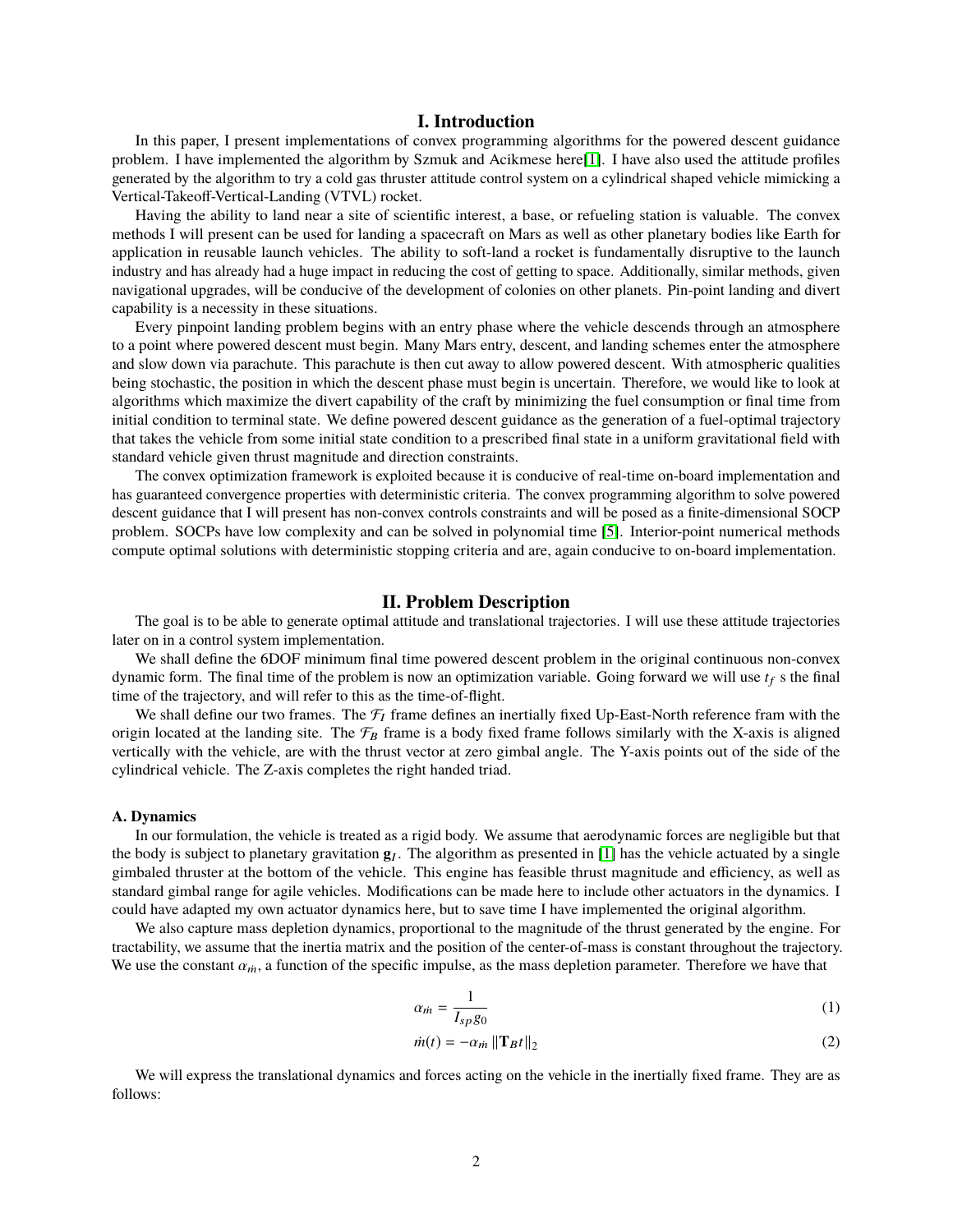$$
\dot{\mathbf{r}}_I(t) = \mathbf{v}_I(t) \tag{3}
$$

$$
\dot{\mathbf{v}}_I(t) = \frac{\mathbf{F}_I}{m(t)} + \mathbf{g}_I \tag{4}
$$

The attitude formalism used in the paper are Euler parameters, or quaternions. They are used to denote the attitude of the vehicle between the  $\mathcal{F}_B$  and  $\mathcal{F}_I$  frames,  $q_{B/I}(t)$  on the unit sphere. We use the angle-axis form of the quaternion, noted here:

$$
q_{B/I}(t) \triangleq \begin{bmatrix} \cos(\phi/2) \\ \hat{n}\sin(\phi/2) \end{bmatrix} = \begin{bmatrix} q_1 & q_2 & q_3 & q_4 \end{bmatrix}^T
$$
 (5)

The  $\hat{n} \in \mathcal{R}^3$  vector is the euler vector in which the single angle  $\phi$  displaces the attitude about. In our derivation we will also need the direction cosine matrix produced by this quaternion. DCMs are part of the *SO*(3) group with properties that its determinant is 1 and can be transposed/inverted for the reverse mapping. They can be multiplied to encode multiple rotations. The mapping from inertial to body frame is the following:

$$
C_{B/I} = \begin{bmatrix} 1 - 2(q_2^2 + q_3^2) & 2(q_1q_2 - q_0q_3) & 2(q_0q_2 + q_1q_3) \\ 2(q_1q_2 + q_0q_3) & 1 - 2(q_1^2 + q_3^2) & 2(q_2q_3 - q_0q_1) \\ 2(q_1q_3 - q_0q_2) & 2(q_0q_1 + q_2q_3) & 1 - 2(q_1^2 + q_2^2) \end{bmatrix}
$$
(6)

In our attitude dynamics, we will use  $\omega_B(t) \in \mathcal{R}^3$  to denote the angular velocity vector of the vehicle in the  $\mathcal{F}_B$ <br>ne with respect to  $\mathcal{F}_t$ . The torque acting on the vehicle is written as  $\mathbf{M}_D(t) \in \mathcal{R}$ frame with respect to  $\mathcal{F}_I$ . The torque acting on the vehicle is written as  $\mathbf{M}_B(t) \in \mathcal{R}^3$  in the body frame. We also use the  $\left[\mathbf{r}^{\times}\right]$  operator to denote the skew symmetric form of the vector **r**. The inertia tensor instantiated in  $\mathcal{F}_B$  is written as  $J_B \in \mathcal{R}^{3 \times 3}$ .

Given that we have chosen quaternions as our formalism, we must understand the kinematics as such:

$$
\dot{q}_{B/I}(t) = \frac{1}{2}B(\omega_B(t))q_{B/I}(t) \tag{7}
$$

Í

where the matrix  $B(\omega_B(t))$  is defined as

$$
B(\omega_B(t)) = \begin{bmatrix} 0 & -\omega_1 & -\omega_2 & -\omega_3 \\ \omega_1 & 0 & \omega_3 & -\omega_2 \\ \omega_2 & -\omega_3 & 0 & \omega_1 \\ \omega_3 & \omega_2 & -\omega_1 & 0 \end{bmatrix}
$$
 (8)

We can also derive the simplified angular dynamics as the following

Ī

$$
J_B \dot{\omega}_B(t) = -\left[\omega_B^{\times}\right] J_B \omega_B + \mathbf{M}_B(t) \tag{9}
$$

With the torque applied to the spacecraft.

#### **B. Constraints and Boundary Conditions**

We must now state the constraints and boundary values for the problem required by the optimization. We know that we can never use more fuel than we have, therefore the convex constraint is

$$
m(t) \ge m_{dry} \tag{10}
$$

Additionally we want to apply a glide slope constraint in the case that our vehicle has terrain relative navigation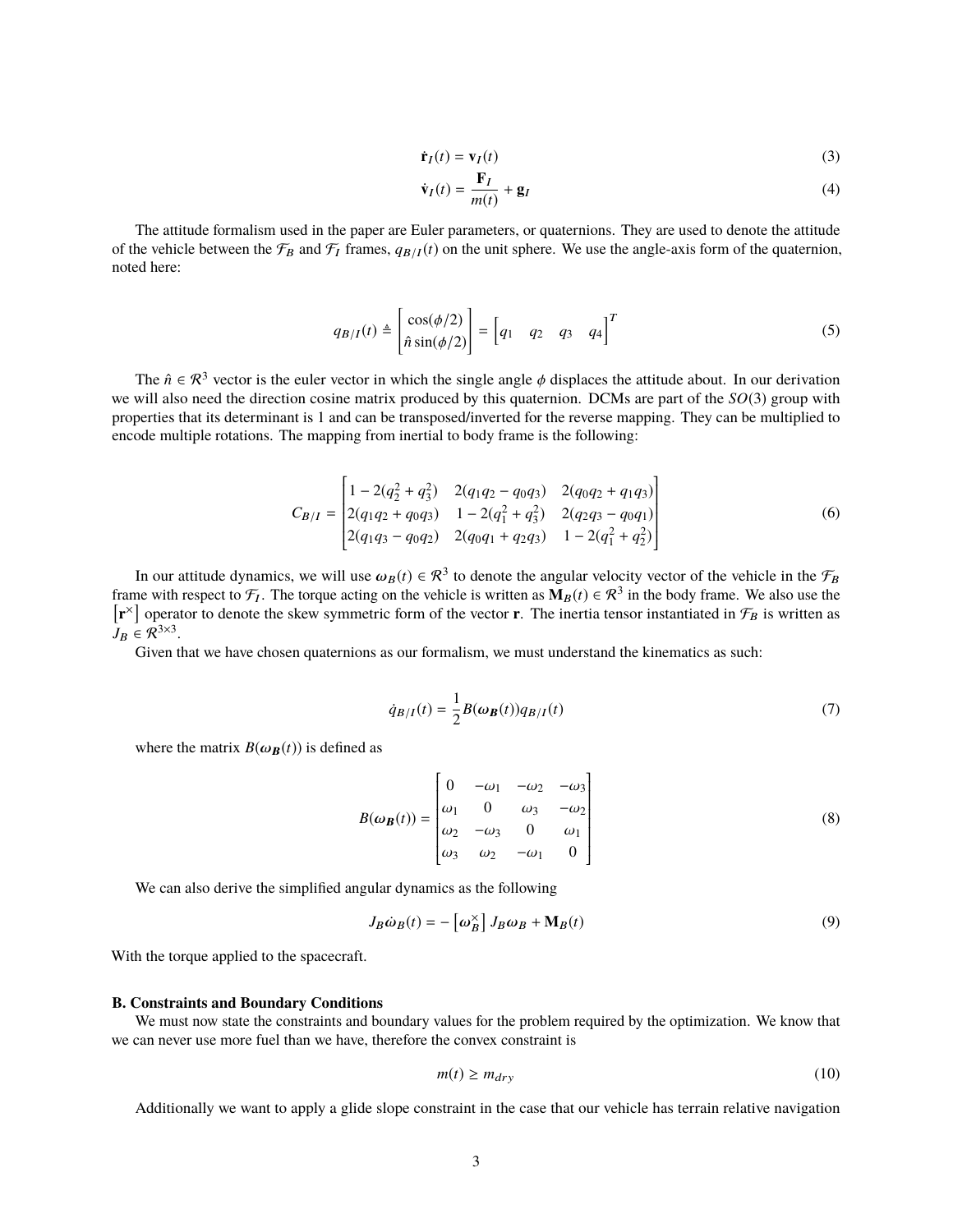sensors. We form the convex constraint using the angle  $\gamma_{gs}$ :

$$
\mathbf{e}_1 \cdot \mathbf{r}_I(t) \ge \tan(\gamma_{gs}) \left\| \begin{bmatrix} \mathbf{e}_2 & \mathbf{e}_3 \end{bmatrix}^T \mathbf{r}_I(t) \right\|_2 \tag{11}
$$

This effectively draws an upward facing cone slope that the vehicle must not penetrate. This type of convex constraint can also be useful in avoiding rocky terrain and enforcing a landing from directly above an area, minimizing lateral movement close to the ground. The author also included that the vehicle must avoid excessive tilt angles such that it stays relatively upright throughout the trajectory, we can constrain a portion of the direction cosine matrix as such:

$$
\cos(\theta_{max}) \le 1 - 2(q_2^2 + q_3^2) \tag{12}
$$

Along the same line of thought, we can constrain the angular rate using convex constraints as well:

$$
\|\omega_B(t)\|_2 \le \omega_{max} \tag{13}
$$

Finally we must encode that the commanded thrust vector needs to be constrained between two magnitudes, which is appropriate. We assume that the engine cannot be re-lit during operation (commonly becoming a bad assumption to make). We also know that there is some limit to the amount of gimbal angle we can perform  $\delta_{max}$ .

$$
0 < T_{min} \le \|T_B(t)\|_2 \le T_{max} \tag{14}
$$

$$
\cos(\delta_{max}) \left\| \mathbf{T}_B(t) \right\|_2 \le \boldsymbol{e}_1 \cdot \mathbf{T}_B(t) \tag{15}
$$

We see that the upper thrust bound is clearly convex but the lower bound creates a non-convex constraint. Because of the range of  $\delta_{max}$  turns out to be convex.

For the powered descent guidance problem, the boundary conditions are trivial to identify. The initial mass, position, velocity, attitude, and angular rates are given by the navigation subsystem at the moment in time. We assume the dry mass is known and that and estimate of the wet mass can be backed out. The terminal position is the landing site. The terminal translational and angular velocities can be zero, with the terminal attitude in the upright position. The final mass should be free. The initial thrust vector should be free, while the terminal vector should be along the vehicle up, X-axis. The author intends on the initial attitude being free, which can free up the optimization for shorter final times.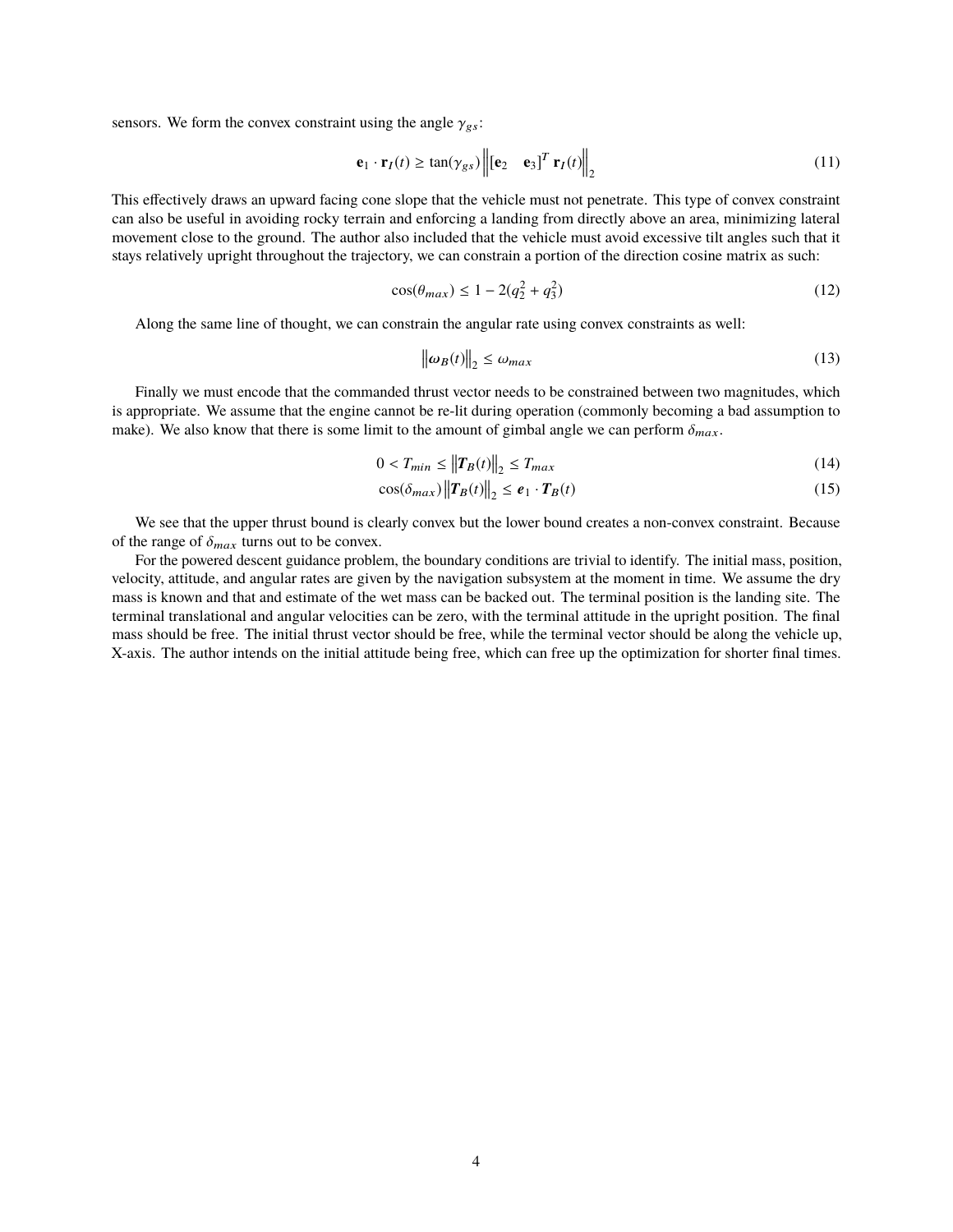## **C. Continuous Time Problem**

Putting this all together we can pose the continuous time optimization problem. In this form, it is non-convex and requires significant conditioning to work into the convex framework. As stated, the objective is to minimize the time-of-flight required to get to the terminal conditions subject to the aforementioned constraints, dynamics, and boundary conditions. We leave the commanded thrust, gimbal angles, and final time free. It is as follows:

| <b>Problem 1: Continuous Time Non-Convex Free-Final-Time</b>                                                                             |  |  |  |  |  |  |
|------------------------------------------------------------------------------------------------------------------------------------------|--|--|--|--|--|--|
| <b>Cost Function:</b>                                                                                                                    |  |  |  |  |  |  |
| $\min_{\mathbf{T}_B,t_f} t_f$                                                                                                            |  |  |  |  |  |  |
|                                                                                                                                          |  |  |  |  |  |  |
| <b>Boundary Conditions:</b>                                                                                                              |  |  |  |  |  |  |
| $m(0) = m_{wet}$ $\mathbf{r}_I(0) = \mathbf{r}_i$ $\mathbf{v}_I(0) = \mathbf{v}_i$ $q_{B/I}(0) = q_{B/I_i}$ $\omega_B(0) = \omega_{B_i}$ |  |  |  |  |  |  |
| $\mathbf{r}_I(t_f) = \mathbf{0}$ $\mathbf{v}_I(t_f) = \mathbf{0}$ $q_{B/I}(t_f) = q_{B/I_f}$ $\omega_B(t_f) = \mathbf{0}$                |  |  |  |  |  |  |
|                                                                                                                                          |  |  |  |  |  |  |
| $\mathbf{e}_2 \cdot \mathbf{T}_B(t_f) = \mathbf{e}_3 \cdot \mathbf{T}_B(t_f) = 0$                                                        |  |  |  |  |  |  |
| Dynamics:                                                                                                                                |  |  |  |  |  |  |
|                                                                                                                                          |  |  |  |  |  |  |
| $\dot{m}(t) = -\alpha_{m}   \mathbf{T}_{B}t  _{2}$                                                                                       |  |  |  |  |  |  |
| $\dot{\mathbf{r}}_I(t) = \mathbf{v}_I(t)$                                                                                                |  |  |  |  |  |  |
|                                                                                                                                          |  |  |  |  |  |  |
| $\dot{\mathbf{v}}_I(t) = \frac{C_{I/B}(t)\mathbf{T}_B(t)}{m(t)} + \mathbf{g}_I$                                                          |  |  |  |  |  |  |
| $\dot{q}_{B/I}(t) = \frac{1}{2}B(\omega_B(t))q_{B/I}(t)$                                                                                 |  |  |  |  |  |  |
| $J_B\dot{\omega}_B(t) = -\left[\omega_B^{\times}\right]J_B\omega_B + \left[r_{com}^{\times}\right]T_B(t)$                                |  |  |  |  |  |  |
| <b>State Constraints:</b>                                                                                                                |  |  |  |  |  |  |
| $m(t) \geq m_{dry}$                                                                                                                      |  |  |  |  |  |  |
| $\mathbf{e}_1 \cdot \mathbf{r}_I(t) \ge \tan(\gamma_{gs}) \left\  [\mathbf{e}_2 \quad \mathbf{e}_3]^T \mathbf{r}_I(t) \right\ _{\infty}$ |  |  |  |  |  |  |
| $\cos(\theta_{max}) \leq 1 - 2(q_2^2 + q_3^2)$                                                                                           |  |  |  |  |  |  |
| $\ \omega_B(t)\ _{2} \leq \omega_{max}$                                                                                                  |  |  |  |  |  |  |
|                                                                                                                                          |  |  |  |  |  |  |
| Control Constraints:                                                                                                                     |  |  |  |  |  |  |
| $0 < T_{min} \leq   T_B(t)  _2 \leq T_{max}$                                                                                             |  |  |  |  |  |  |
| $\cos(\delta_{max})   T_B(t)  _2 \leq e_1 \cdot T_B(t)$                                                                                  |  |  |  |  |  |  |
|                                                                                                                                          |  |  |  |  |  |  |

## **III. Convex Form**

Now we shall derive the convex form of Problem 1. We will convert the non-convex continuous free-final-time problem to a convex fixed-final-time problem. This will be a second order cone sub-problem. We will solve this sub-problem repeatedly to convergence or "successively." This successive process turns each subproblem into a larger free-final-time algorithm.

## **A. Linearization**

Let us define the state vector  $\mathbf{x}(t) \in \mathcal{R}^{14 \times 1}$  and our control vector  $\mathbf{u}(t) \in \mathcal{R}^{3 \times 1}$ :

$$
\mathbf{x}(t) \triangleq \begin{bmatrix} m(t) & \mathbf{r}_I^T(t) & \mathbf{v}_I^T(t) & q_{B/I}^T(t) & \omega_B^T(t) \end{bmatrix}^T
$$
 (16)

$$
\mathbf{u}(t) \triangleq \mathbf{T}_B(t) \tag{17}
$$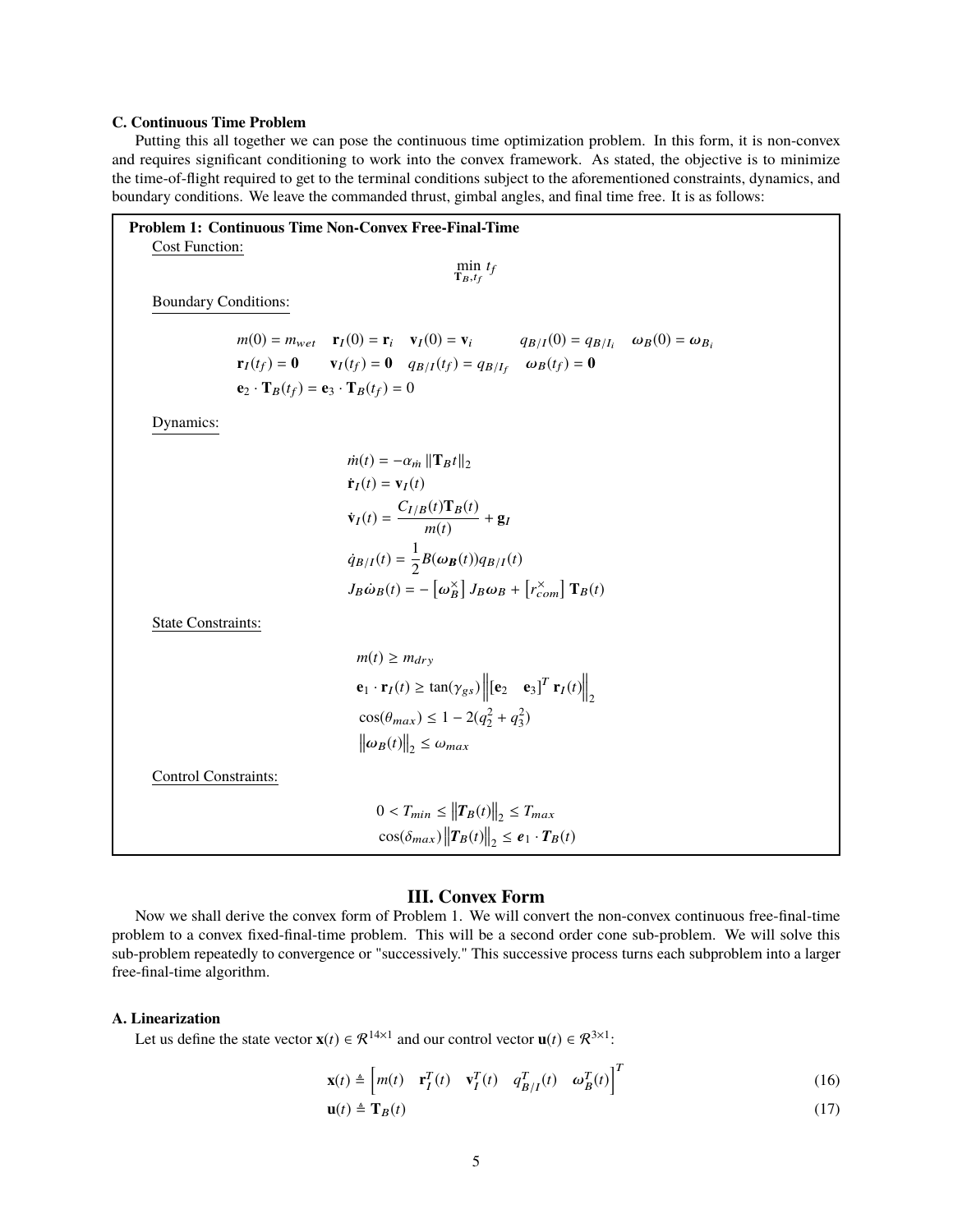Therefore we can express the nonlinear dynamics in the following form

$$
\frac{d}{dt}\mathbf{x}(t) = f(\mathbf{x}(t), \mathbf{u}(t)) = \begin{bmatrix} m(t) & \dot{\mathbf{r}}_I^T(t) & \dot{\mathbf{v}}_I^T(t) & \dot{q}_{B/I}^T(t) & \dot{\omega}_B^T(t) \end{bmatrix}^T
$$
(18)

In order to make the problem free-final-time, we must manipulate the how time works. We are going to replace *t* with a normalized trajectory time  $\tau \in [0, 1]$ . We apply the chain run:

$$
\frac{d}{dt}\mathbf{x}(t) = \frac{d\tau}{dt}\frac{d}{d\tau}\mathbf{t}(t)
$$
\n(19)

And we can translate between the two by using the dilation coefficient  $\sigma$  which is defined

$$
\sigma \triangleq \left(\frac{d\tau}{dt}\right)^{-1} \tag{20}
$$

This  $\sigma$  will become a variable in the convex subproblem that acts as the non-dimensionalized final time. It is a scaling factor that translates between real work differential time and the normalized version used for our algorithm. We can now write the nonlinear dynamics to take advantage of this normalized time:

$$
\mathbf{x}'(\tau) \triangleq \frac{d}{d\tau} \mathbf{x}(\tau) = \sigma f(\mathbf{x}(\tau), \mathbf{u}(\tau))
$$
\n(21)

We can fit the nonlinear dynamics from problem 1 into a linear framework by performing a first-order Taylor approximation about a reference state, input, and dilation coefficient  $(\hat{\mathbf{x}}, \hat{\mathbf{u}}, \hat{\sigma})$ . Therefore we can represent the system using normalized time:

$$
\mathbf{x}'(\tau) = \hat{\sigma} \frac{\partial}{\partial x} f(x, u) \bigg|_{\hat{x}, \hat{u}} (x(\tau) - \hat{x}(\tau)) + \hat{\sigma} \frac{\partial}{\partial u} f(x, u) \bigg|_{\hat{x}, \hat{u}} (u(\tau) - \hat{u}(\tau)) + \sigma f(\hat{x}(\tau), \hat{u}(\tau))
$$
(22)

$$
\mathbf{x}'(\tau) = A(\tau)\mathbf{x}(\tau) + B(\tau)\mathbf{u}(\tau) + \Sigma(\tau)\sigma + \mathbf{z}(\tau)
$$
\n(23)

We can break the Taylor expansion into matrices to make things simpler later on:

$$
A(\tau) \triangleq \left. \hat{\sigma} \frac{\partial}{\partial x} f(x, u) \right|_{\hat{x}, \hat{u}}
$$
 (24)

$$
B(\tau) \triangleq \left. \hat{\sigma} \frac{\partial}{\partial u} f(x, u) \right|_{\hat{x}, \hat{u}}
$$
 (25)

$$
\Sigma(\tau) \triangleq f(\hat{x}(\tau), \hat{u}(\tau)) \tag{26}
$$

$$
\mathbf{z}(\tau) \triangleq -A(\tau)\hat{\mathbf{x}}(\tau) - B(\tau)\hat{\mathbf{u}}(\tau) \tag{27}
$$

With this done, we tackle the only source of non-convexity: the non-zero lower bound to our actuator thrust. With a Taylor series approximation we can say that  $T_{min} \leq B_g(\tau)(u)(\tau)$  for which  $B_g(\tau) \triangleq \frac{\hat{u}^T(\tau)}{\|\hat{u}\|_2}$ .

#### **B. Discretization Scheme**

This is where things get hairy. We need to "cast" the problem into a finite dimensional optimization problem where the trajectory is discretized into *K* evenly separated points with respect to the normalized trajectory time  $\tau$ . Let us define the set  $\mathcal{K} \triangleq \{0, 1, \dots, K - 1\}$  with which many of the parameter arrays will have the same dimensions.

Given that the trajectory time is normalized on the interval  $\tau \in [0, 1]$ , we must define the discrete time step at point *k* as such

$$
\tau_k \triangleq \frac{k}{K-1}, \quad \forall k \in \mathcal{K}
$$
\n(28)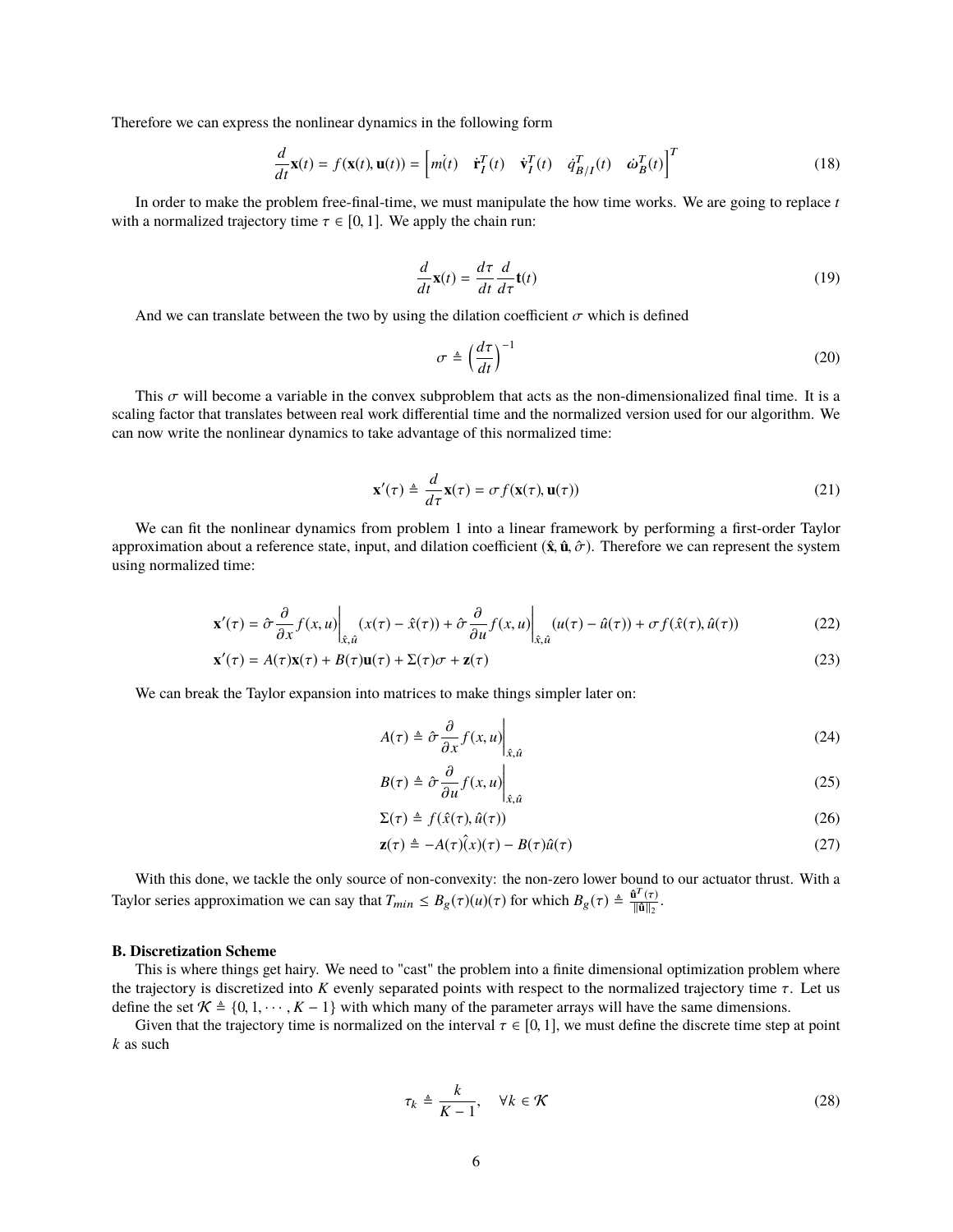To help with numerical feasibility issues, we employ a first-order-hold linear scaling on the applied controls for each time step. Over the interval  $\tau \in [\tau_k, \tau_{k+1}]$ , we must express  $\mathbf{u}(\tau)$  in terms of the  $\mathbf{u}_k$  and  $\mathbf{u}_{k+1}$ :

$$
\mathbf{u}(\tau) \triangleq \alpha_k(\tau)\mathbf{u}_k + \beta(\tau)\mathbf{u}_{k+1} \tag{29}
$$

$$
\alpha_k(\tau) = \frac{d\tau - \tau}{d\tau} \tag{30}
$$

$$
\beta_k(\tau) = \frac{\tau}{d\tau} \tag{31}
$$

$$
d\tau = \frac{1}{K - 1} \tag{32}
$$

I have shown these differently than the author for simplicity.

We can then use a state transition matrix  $\Phi(\tau_{k+1}, \tau_k)$  to translate the system from *k* to  $k + 1$  with no input. This matrix follows these dynamics:

$$
\frac{d}{d\tau}\Phi(\tau,\tau_k) = A(\tau)\Phi(\tau,\tau_k) \quad \forall k \in \mathcal{K}
$$
\n(33)

Using our previous expressions, we can now discretize the dynamics such that each matrix, at each time step requires a short integration:

$$
\mathbf{x}_{k+1} = \bar{A}_k \mathbf{x}_k + \bar{B}_k \mathbf{u}_k + \bar{C} \mathbf{u}_{k+1} + \bar{\Sigma}_k \sigma + \bar{\mathbf{z}}_k
$$
(34)

$$
\bar{A}_k \triangleq \Phi(\tau_{k+1}, \tau_k) \tag{35}
$$

$$
\bar{B}_k \triangleq \int_{\tau_k}^{\tau_{k+1}} \alpha_k(\xi) \Phi(\tau_{k+1}, \xi) B(\xi) d\xi \tag{36}
$$

$$
\bar{C}_k \triangleq \int_{\tau_k}^{\tau_{k+1}} \beta_k(\xi) \Phi(\tau_{k+1}, \xi) B(\xi) d\xi \tag{37}
$$

$$
\bar{\Sigma}_k \triangleq \int_{\tau_k}^{\tau_{k+1}} \Phi(\tau_{k+1}, \xi) \Sigma(\xi) d\xi \tag{38}
$$

$$
\bar{\mathbf{z}}_k \triangleq \int_{\tau_k}^{\tau_{k+1}} \Phi(\tau_{k+1}, \xi) \mathbf{z}(\xi) d\xi \tag{39}
$$

$$
(40)
$$

The other boundary, state, and control constraints are already convex and just need to be instantiated for all time or at initial/terminal  $\tau$ .

#### **C. Successive Form, Trust Regions and Relaxations**

In order to solve a non-convex problem, we iteratively solve a sequence of related convex subproblems. However, before we can reach a concluding framework, we must consider trust regions and dynamic relaxations. In order to make sure that this successive framework stays bounded and feasible through this convergence process, we must bound the divergence of state and inputs from one iteration to another. Unbounded problems can arise from constraints that admit an unbounded cost. To mitigate this issue, we augment the cost function with soft trust regions about the previous iterate's information. Let us define these deviations at iteration *i* as such:

$$
\delta \mathbf{x}_{k}^{i} \triangleq \mathbf{x}_{k}^{i} - \mathbf{x}_{k}^{i-1} \tag{41}
$$

$$
\delta \mathbf{u}_k^i \triangleq \mathbf{u}_k^i - \mathbf{u}_k^{i-1}, \quad \forall k \in \mathcal{K}
$$
\n(42)

$$
\delta \sigma^i \triangleq \sigma^i - \sigma^{i-1} \tag{43}
$$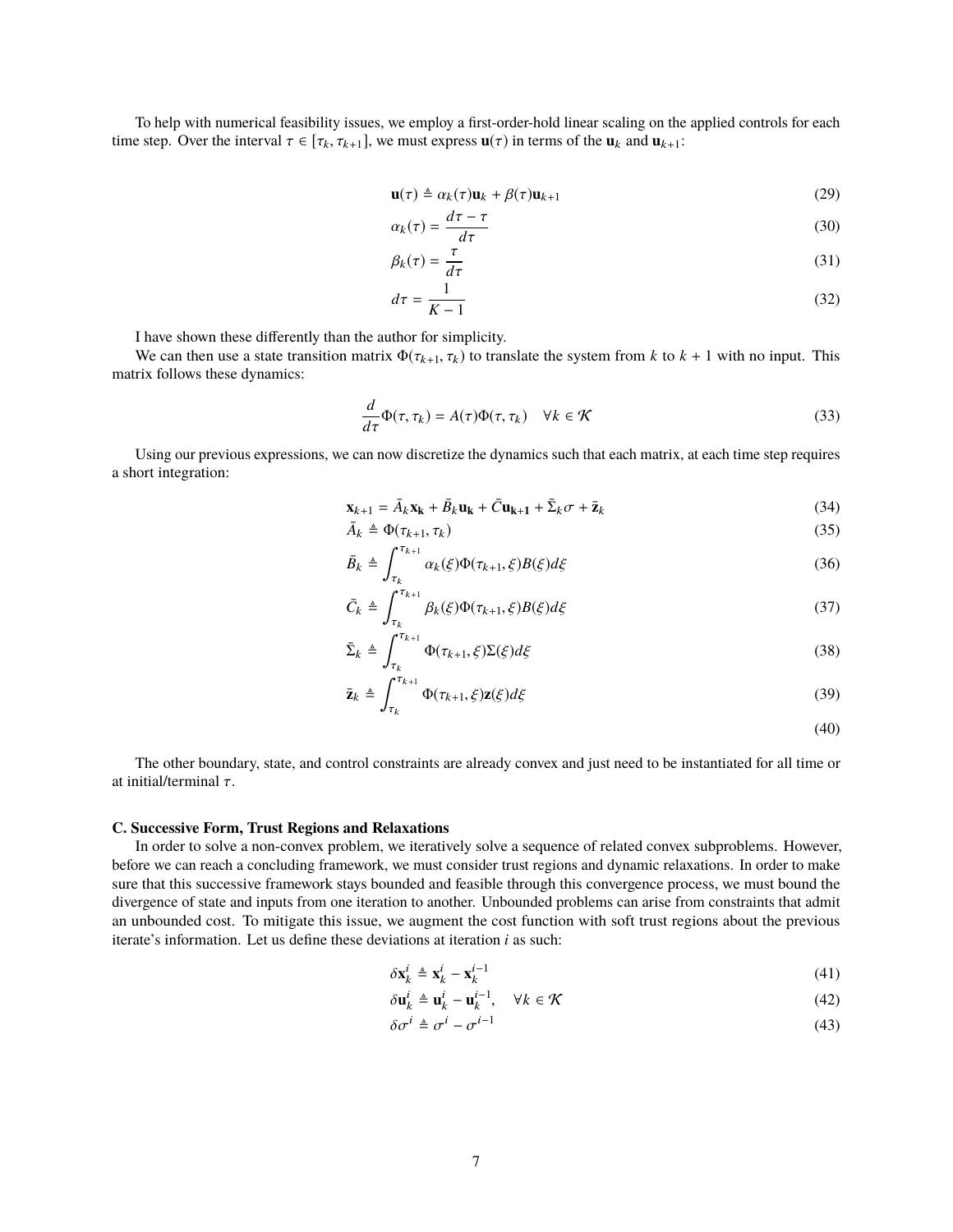We can then fabricate the following constraints with  $\bar{\Delta}^i \in \mathcal{R}^K$  and  $\Delta^i_{\sigma} \in \mathcal{R}$ 

$$
\delta \mathbf{x}_{k}^{i} \cdot \delta \mathbf{x}_{k}^{i} + \delta \mathbf{u}_{k}^{i} \cdot \delta \mathbf{u}_{k}^{i} \leq \mathbf{e}_{k} \cdot \overline{\mathbf{\Delta}}^{i}
$$
\n(44)

$$
\delta \sigma^i \cdot \delta \sigma^i \le \Delta^i_{\sigma} \tag{45}
$$

We can now append  $w_{\Delta}^{i} || \bar{\Delta}^{i} || + w_{\Delta\sigma} || \Delta^{i} \bar{\sigma} ||$  to the cost function to attempt to minimize input, state, and final time<br>istigns and keeping their deviation hounded via constraint, where we and we are weighting deviations and keeping their deviation bounded via constraint, where  $w^i_\Delta$  and  $w_{\Delta_\sigma}$  are weighting scalars. Here the author makes an important note. Given that the trust regions are centered about previous points  $(\mathbf{x}_k^{i-1}, \mathbf{u}_k^{i-1}, \sigma^{i-1})$ , we must<br>gynthete the Isoshian shout the nonlinear trajectory beginning at  $\mathbf{x}^{i-1}$ . We see the evaluate the Jacobian about the nonlinear trajectory beginning at  $\mathbf{x}_k^{i-1}$ . We can then use the zero-order-hold input vector **u**(τ). Doing this  $\forall k \in \mathcal{K}$  defines the linearization path  $(\hat{\mathbf{x}}, \hat{\mathbf{u}}, \hat{\sigma})$ .

Finally we must speak to dynamic relaxation. "Artificial Infeasibility" is encountered during the convergence process when the linearization becomes infeasible. For example, if the dynamics are linearized about unrealistic conditions, it because dynamically inconsistent. It will not produce a feasible solution. This is encountered during the first couple iterations of a successive convexification due to poor initial trajectory or time-of-flight estimation. To get rid of this issue, we employ dynamic relaxation, where a slack variable is added to the dynamics in order to "make room" for the iteration to proceed. However, you can guess that this will inevitably be something we try to minimize in the cost function in order to make sure that our final trajectories are as dynamically consistent as possible. Therefore, we must now write our dynamics as follows:

$$
\mathbf{x}_{k+1}^i = \bar{A}_k^i \mathbf{x_k}^i + \bar{B}_k^i \mathbf{u_k}^i + \bar{C}^i \mathbf{u_{k+1}}^i + \bar{\Sigma}_k^i \sigma^i + \bar{\mathbf{z}}_k^i + \mathbf{v}_k^i
$$
 (46)

Because we are going to use this in our cost function as a norm, we shall concatenate the time history of the slack variable as

$$
\bar{\mathbf{v}}^i = \begin{bmatrix} \mathbf{v}_0^i{}^T & \cdots & \mathbf{v}_{K-2}^i{}^T \end{bmatrix}^T \tag{47}
$$

And of course we augment the cost function again with  $w_y ||\vec{v}||_1$ . As the iteration continues, this value is minimized<br>be solution becomes more dynamically feasible. Therefore, the magnitude of this norm is indicative o as the solution becomes more dynamically feasible. Therefore, the magnitude of this norm is indicative of a final solution in the successive iteration process.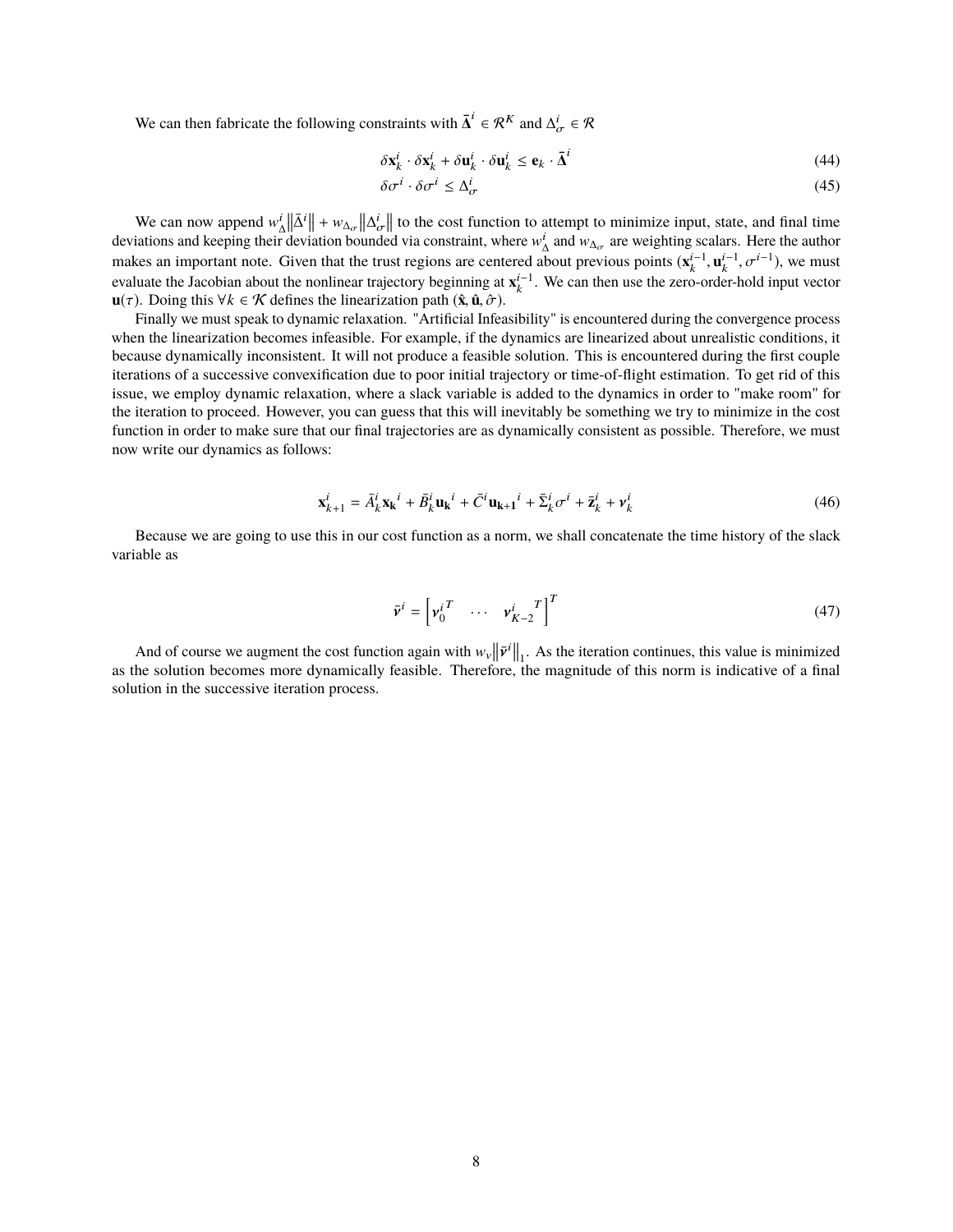### *1. Convex Sub-Problem*

We can now put all of the components together and form the convex version of the continuous problem, but with fixed final time.

Problem 2: Discretized Convex Fixed-Final-Time Sub-Problem (*i<sup>th</sup>* iteration) Cost Function: min  $\min_{\sigma^i, \mathbf{u}_k^i} \quad \sigma^i + w_\Delta^i \left\| \bar{\Delta}^i \right\|_2 + w_{\Delta_{\sigma}} \left\| \Delta_{\sigma}^i \right\|_2$  $\left\| \cdot + w_{v} \right\| \bar{v}^{i} \right\|_{1}$ Boundary Conditions:  $m_0 = m_{wet}$  **r**<sub>I0</sub> = **r**<sub>i</sub> **v**<sub>I0</sub> = **v**<sub>i</sub> *q*B/I<sub>0</sub> = *q*B/I<sub>i</sub>  $\omega_B(0) = \omega_{B_i}$  $\mathbf{r}_{I_K} = \mathbf{0} \qquad \mathbf{v}_{I_K} = \mathbf{0} \quad q_{B/I_K} = q_{B/I_f} \quad \omega_{B_K} = \mathbf{0}$  $\mathbf{e}_2 \cdot \mathbf{T}_{B_K} = \mathbf{e}_3 \cdot \mathbf{T}_{B_K} = 0$ Dynamics:  $\mathbf{x}_{k+1}^i = \bar{A}_k^i \mathbf{x_k}^i + \bar{B}_k^i \mathbf{u_k}^i + \bar{C}^i \mathbf{u_{k+1}}^i + \bar{\Sigma}_k^i \sigma^i + \bar{\mathbf{z}}_k^i + \mathbf{v}_k^i$ State Constraints:  $m_k \geq m_{dry}$  $\mathbf{e}_1 \cdot \mathbf{r}_{I_k} \geq \tan(\gamma_{gs}) \left\| \begin{bmatrix} \mathbf{e}_2 & \mathbf{e}_3 \end{bmatrix}^T \mathbf{r}_{I_k} \right\|_2$  $cos(\theta_{max}) \leq 1 - 2(q_{2_k}^2 + q_{3_k}^2)$  $\left\|\omega_{B_k}\right\|_2 \leq \omega_{max}$ Control Constraints:  $T_{min} \leq B_g(\tau_k) \mathbf{u}_k^i$  $\left\|\mathbf{u}_k^i\right\|_2 \leq T_{max}$  $\cos(\delta_{max}) \left\| \mathbf{u}_k^i \right\|_2 \le \mathbf{e}_1 \cdot \mathbf{u}_k$ Trust Regions:  $\delta \mathbf{x}_k^i \cdot \delta \mathbf{x}_k^i + \delta \mathbf{u}_k^i \cdot \delta \mathbf{u}_k^i \le \mathbf{e}_k \cdot \bar{\boldsymbol{\Delta}}^i$ 

$$
\delta \sigma^i \cdot \delta \sigma^i \leq \Delta^i_{\sigma}
$$

σ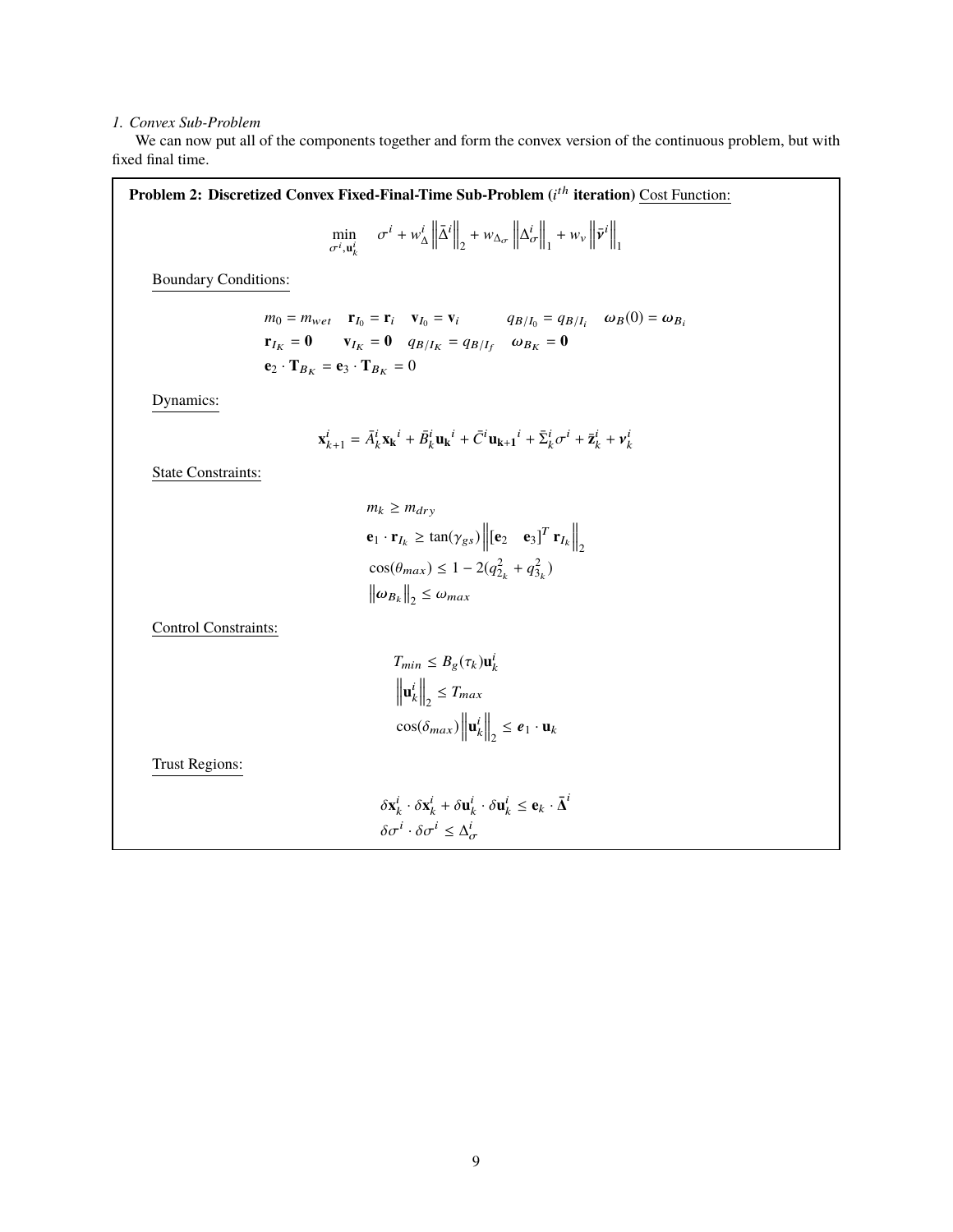# **IV. Algorithm**

The goal is for the successive convexification algorithm to continue iterating until  $\Delta_{tol}$  and  $v_{tol}$  are met. These are defined by the magnitude of each vector.

|    | 1: <b>procedure</b> SCVX( $x_{ref}, \sigma_{ref}$ )                                                                                                                          |  |  |  |  |
|----|------------------------------------------------------------------------------------------------------------------------------------------------------------------------------|--|--|--|--|
| 2: | Generate initial trajectory by linearly spanning from initial condition to terminal conditions on each state                                                                 |  |  |  |  |
| 3: | while $  \Delta   \geq \Delta_{tol}$ && $  v   \geq v_{tol}$ do                                                                                                              |  |  |  |  |
| 4: | Compute $\bar{A}_{k}^{i-1}, \bar{B}_{k}^{i-1}, \bar{C}_{k}^{i-1}, \bar{\Sigma}_{k}^{i-1}, \bar{z}_{k}^{i-1}$ from $\mathbf{x}_{k}^{i-1}, \mathbf{u}_{k}^{i-1}, \sigma^{i-1}$ |  |  |  |  |
| 5: | Solve Problem 2 using ${\bf x}_k^{i-1}, {\bf u}_k^{i-1}, \sigma^{i-1}, \bar{A}_k^{i-1}, \bar{B}_k^{i-1}, \bar{C}_k^{i-1}, \bar{\Sigma}_k^{i-1}, \bar{z}_k^{i-1}$             |  |  |  |  |
| 6: | Store the newly found $\mathbf{x}_k^i, \mathbf{u}_k^i, \sigma^i$                                                                                                             |  |  |  |  |
| 7: | $i + +$ :                                                                                                                                                                    |  |  |  |  |
| 8: | end while                                                                                                                                                                    |  |  |  |  |
| 9: | return x, u                                                                                                                                                                  |  |  |  |  |
|    | 10: end procedure                                                                                                                                                            |  |  |  |  |



# <span id="page-9-0"></span>**Fig. 1 Diagram depicting how the successive convexification loop works. If the tolerance requirements are not met, another iteration is done again to make sure it is producing dynamically feasible sets.**

It turns out that this tool is incredibly powerful. One can modify the dynamics quite a bit, and depending on the robustness of the linearization scheme, this could be used as a generalized tool. The only glaring obstacle is state and actuator constraints. These types of nonconvexities need to be managed carefully.

## **V. Dimensionalized Simulation Results**

<span id="page-9-1"></span>The initial conditions to this problem must be small for numerical stability. Therefore, you must non-dimensionalize then on entry. Once the problem is solved, you can redimensionalize the solution, as shown in [1.](#page-9-0) I implemented this algorithm in Python, utilizing the CVXPY library with ECOS solver. Below in [1](#page-9-1) are some parameters I tested for an in-plane maneuver. I used the same constants and weightings as in [\[1\]](#page-16-0). For this scenario, to redimensionalize,  $U_M = 10$ kg,  $U_L = 100$  meters, and  $U_T = (10)^{1/2}$  seconds.

| Param          | Units       | Value          |
|----------------|-------------|----------------|
| g <sub>i</sub> | $U_L/U_T^2$ | $-0.981e_1$    |
| $\alpha_m$     |             | 0.004          |
| $m_{wet}$      | Uм          | 14             |
| $m_{dry}$      | Uм          | 3              |
| $r_{I_0}$      | Uт          | (4, 4, 0)      |
| $v_{I_0}$      | $U_L/U_T$   | $(-0.1, 0, 0)$ |
| $q_{BI}$       |             | (1, 0, 0, 0)   |
| $\omega_{B_0}$ | $rad/U_T$   | (0, 0, 0)      |

#### **Table 1 Parameters Used**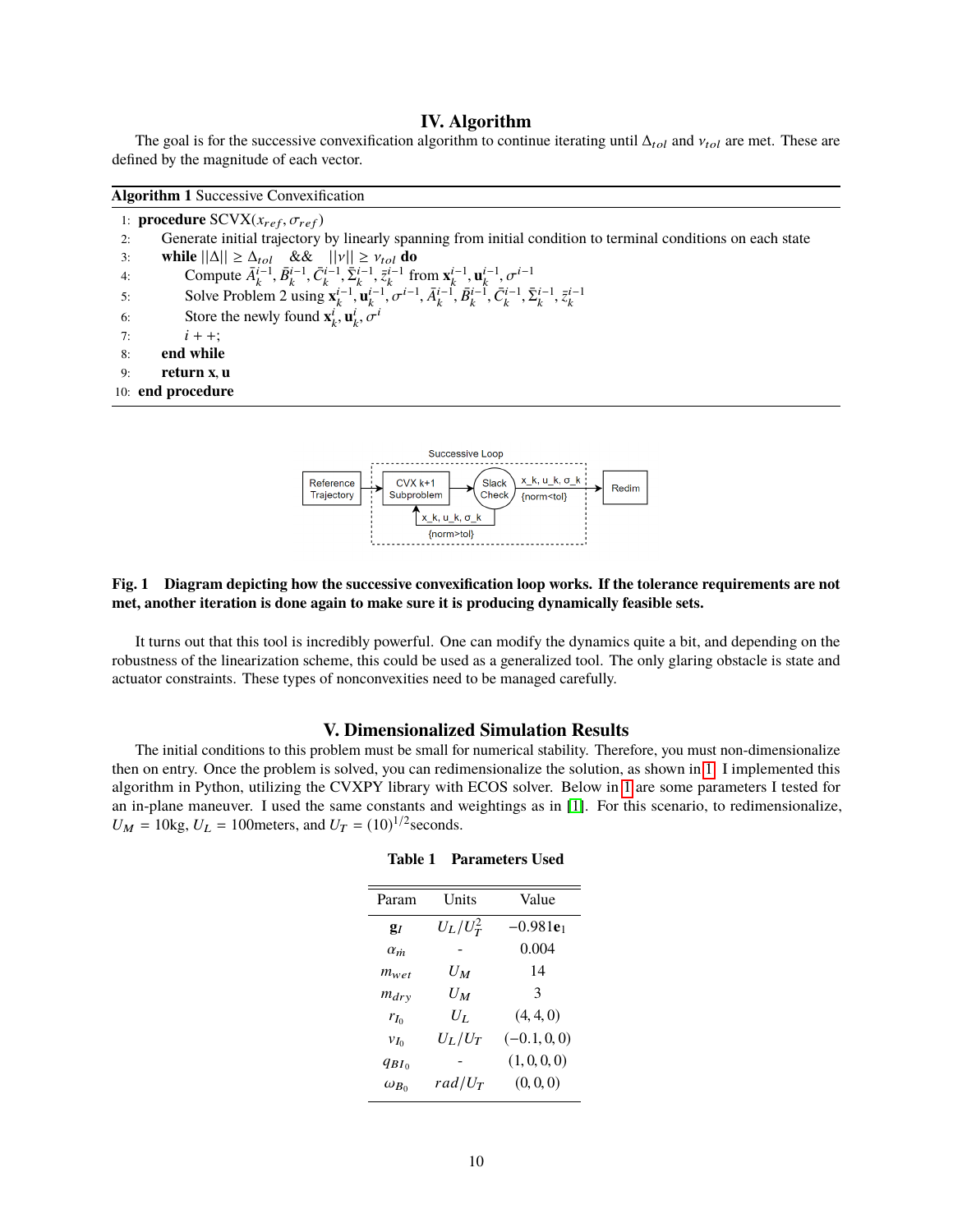

**Fig. 2 Top Left - Planar trajectory plotted in 3D with quivers acting as thrust vector and magnitude indicators. The trajectory looks smooth and dynamically consistent. Top Right - This plot displays the thrust on each axis, the magnitude, and the thrust angle. These look very jagged and non-differentiable. Numerical problems could cause this. Ideally we would like to actuate the engine at lower gimbal rates. Lower Left - The attitudes generated look smooth and dynamically consistent. Lower Right - The mass depletion is shown. It seems to only have consumed 4kg of propellant over the**  $\sigma$  = **6.474.**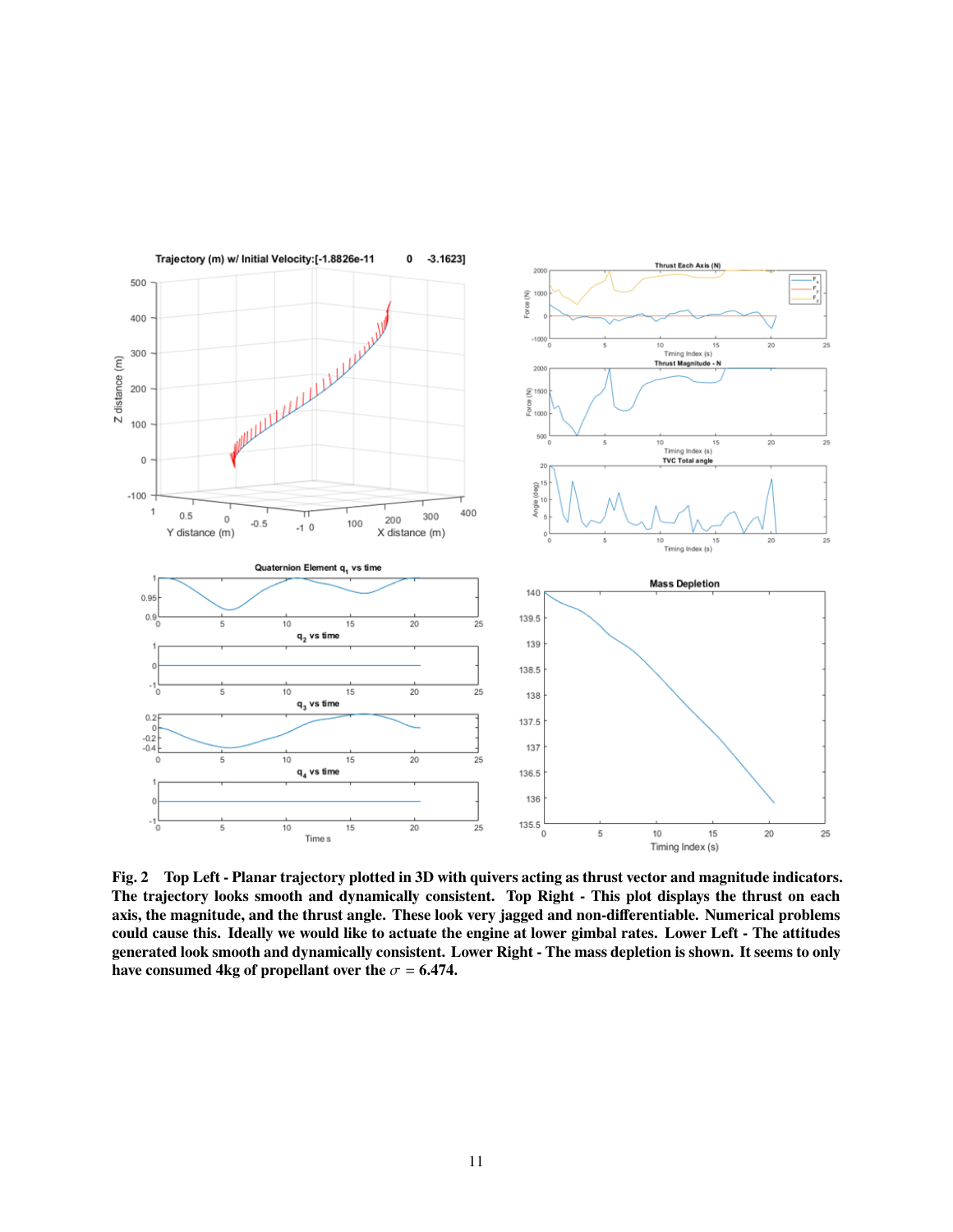# **VI. Attitude Trajectory Tracking with Cold Gas Thrusters**

This portion of the project was developed for ASEN6010 Advanced Attitude Control. I will now show how control can be done with thrusters at the top of the vehicle. I am using the attitude trajectory generated from the convex optimal problem. I have converted those quaternions into MRPs and switched from the UEN frame to a more common ENU frame. This is to say that +x is in the direction of thruster 2 on figure [4;](#page-11-0) +y goes along thruster 1, and thruster 6/8 generate a positive torque about the z-axis axially through the top.

<span id="page-11-0"></span>Please note that I did not implement standard Schmitt trigger "bang bang" control here. This probably would have been a more realistic implementation.





**Fig. 4 This represents the placement of thrusters for my implementation. Each arrow is the pointing direction for each engine. For example, thruster 1 would pitch the vehicle over about the x-axis, thruster 2 generates a torque about y-axis, and 6/8 combination rolls about the z-axis**

Í

**Fig. 3 Example vehicle where circles represent cold gas thruster placement, r**<sup>i</sup> **represents distance to thruster,** and  $g_t$  represents pointing vector.

Ī

The distribution matrix *D* for my configuration is the following:

$$
[D] = [\vec{r}_1 \times \vec{g}_{t_1} \cdots \vec{r}_N \times \vec{g}_{t_N}] =
$$
\n
$$
\begin{bmatrix}\n-1.50 & 0 & 1.50 & 0 & 1.50 & -1.50 & -1.50 & 1.50 \\
0 & 1.50 & 0 & -1.50 & 0 & 0 & 0 & 0 \\
0 & 0 & 0 & 0 & 0.61 & -0.61 & 0.61 & -0.61\n\end{bmatrix}
$$

We shall no use the MRP version of the Lyapunov control function is the following [\[6\]](#page-16-5):

$$
\mathbf{L}_{r} = -K\epsilon - [P]\delta\omega + [I](\dot{\omega}_{r} - [\omega]^{\times}\dot{\omega}_{r}) + [\omega_{r}]^{\times}[I]\omega - \mathbf{L}
$$
\n(48)

The value *K* is a scalar gain on the attitude relative MRP (error)  $\epsilon$ . The value *P* is a gain on the angular rate error  $δω$ . All values labeled with  $ω<sub>r</sub>$  are the reference angular velocities that we get from the successive conovex problem. The value **L** is a measure of the exogenous torque. In our case, this is zero.

The torque imparted on the spacecraft from an active thruster is the following:

$$
\tau_i = \vec{r}_i \times F_i \vec{g}_{t_i} \tag{49}
$$

$$
\tau_j = \sum_{i=1}^N (\vec{r}_i \times \vec{g}_{t_i}) \cdot \hat{c}_j F_i \tag{50}
$$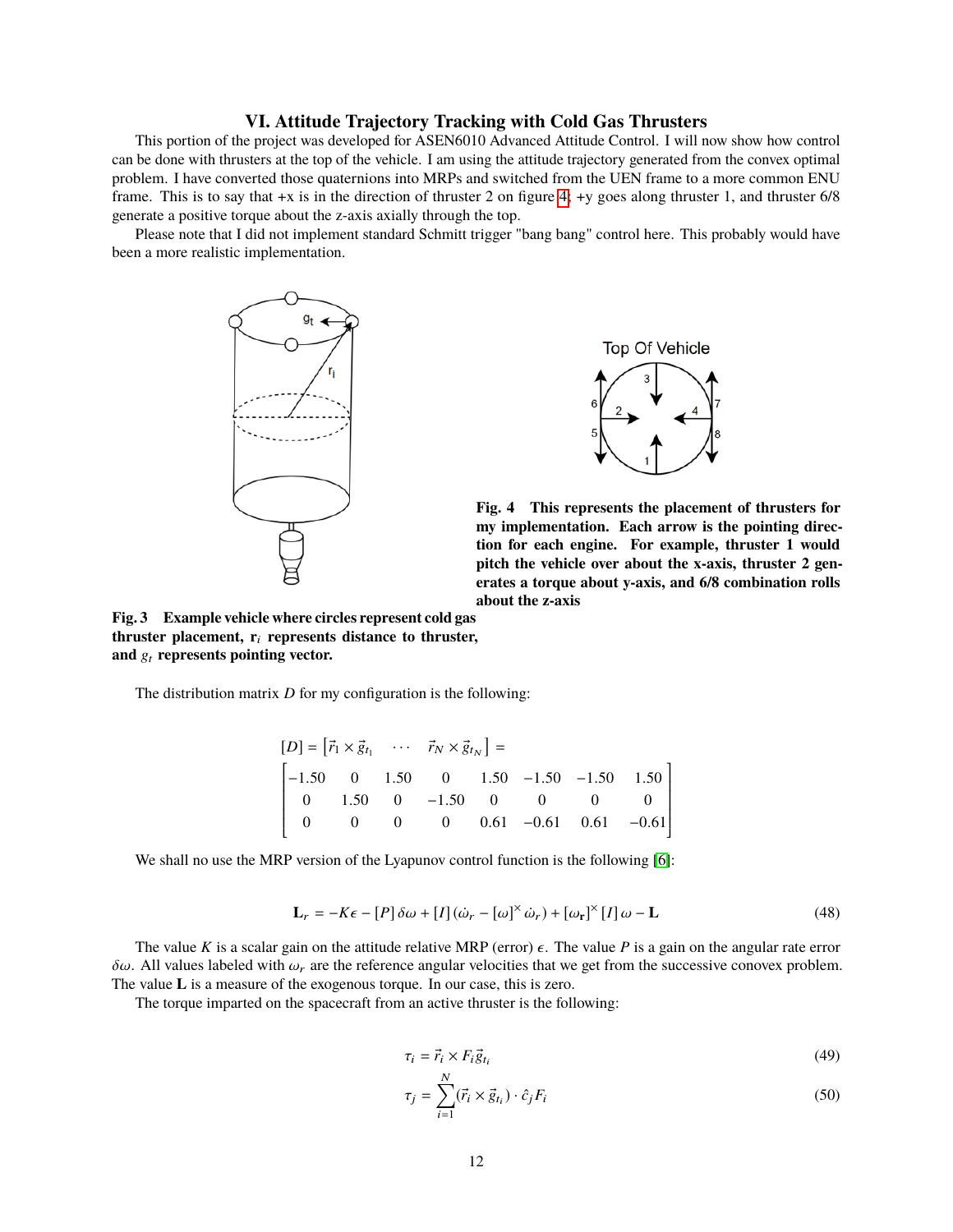Where  $\hat{c}_j$  is the body vector we expect to torque about. We can also write this expression as such:

$$
\tau_j = [d_1 \cdots d_N] \begin{bmatrix} F_1 \\ \vdots \\ F_N \end{bmatrix} = [D]_j \mathbf{F}
$$
 (51)

We see that  $[D] \in \mathbb{R}^{1 \times N}$  for our *N* thrusters. This matrix maps the thruster forces to the spacecraft torque  $\tau_j$  along our control axis of interest  $\hat{\epsilon}$ . Now we want to find the thrusters that provide a positi control axis of interest  $\hat{c}_j$ . Now we want to find the thrusters that provide a positive force for the desired torque on the system  $L_r$ . We can perform the minimum norm inverse to find the force matrix as such:

$$
\mathbf{F}_{j} = [D]_{j}^{T} ([D]_{j} [D]_{j}^{T})^{-1} \mathbf{L}_{r} \cdot \hat{c}_{j}
$$
 (52)

We then pick which thrusters have positive force values, log their identity, and create a reduced matrix  $\bar{F}_j \in \mathcal{R}^{M \times 1}$ . We can do the same with  $[\bar{D}]$ . And therefore  $[\bar{D}]\bar{F}_j$  is the torque on a single axis. Doing this for all control axes, we apply the final torque

$$
\mathbf{L_{cg}} = [\bar{D}]_1 \bar{\mathbf{F}}_1 + [\bar{D}]_2 \bar{\mathbf{F}}_2 + [\bar{D}]_3 \bar{\mathbf{F}}_3 \tag{53}
$$

#### **A. Simulation Framework**

I created a simulation where I numericall integrated the equations of motion for the vehicle. On each cycle I calculated the required torque and fed it back to the system dynamics.

#### **B. Starting At Nominal Attitude**

Let's look at the system response if our initial attitude is the same as the one performed in the convex problem. This would be the case if you performed control immediately after guidance finished, or if it converged quickly. See figure [5.](#page-13-0)

### **C. Starting At Off-Nominal Attitude and Angular Rate**

In this scenario, I have drifter farther from the convex problem initial condition to roughly 32 degrees off axis and with an angular rate of  $\omega_0 = [.3.5.5]^T$  rad/s. This is a large error should be hard to converge to in final time. See figure 6. We can also see the output force of each of the 8 thrusters with figure 7. Notice that the ma [6.](#page-14-0) We can also see the output force of each of the 8 thrusters with figure [7.](#page-15-0) Notice that the magnitudes don't go over 40N, as that is a hard limit that I set.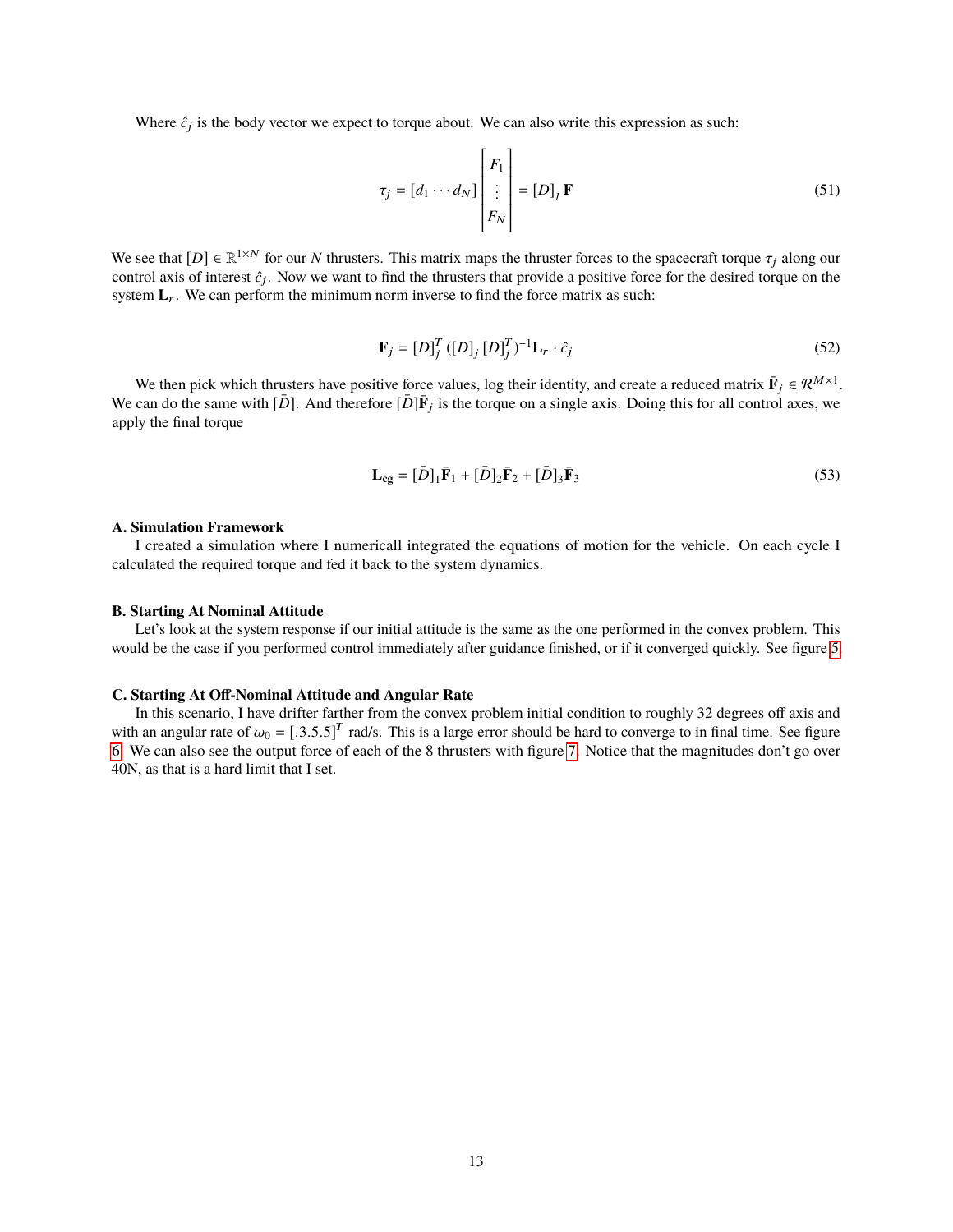<span id="page-13-0"></span>

**Fig. 5 Top Left - The state MRP and reference MRP are on top of each other, tracking well. Bottom Left - Similar with the state angular rate and the reference. Top Right - The MRP error is in E-4, and very small. Bottom Right - angular error is roughly 0.001 rad/s**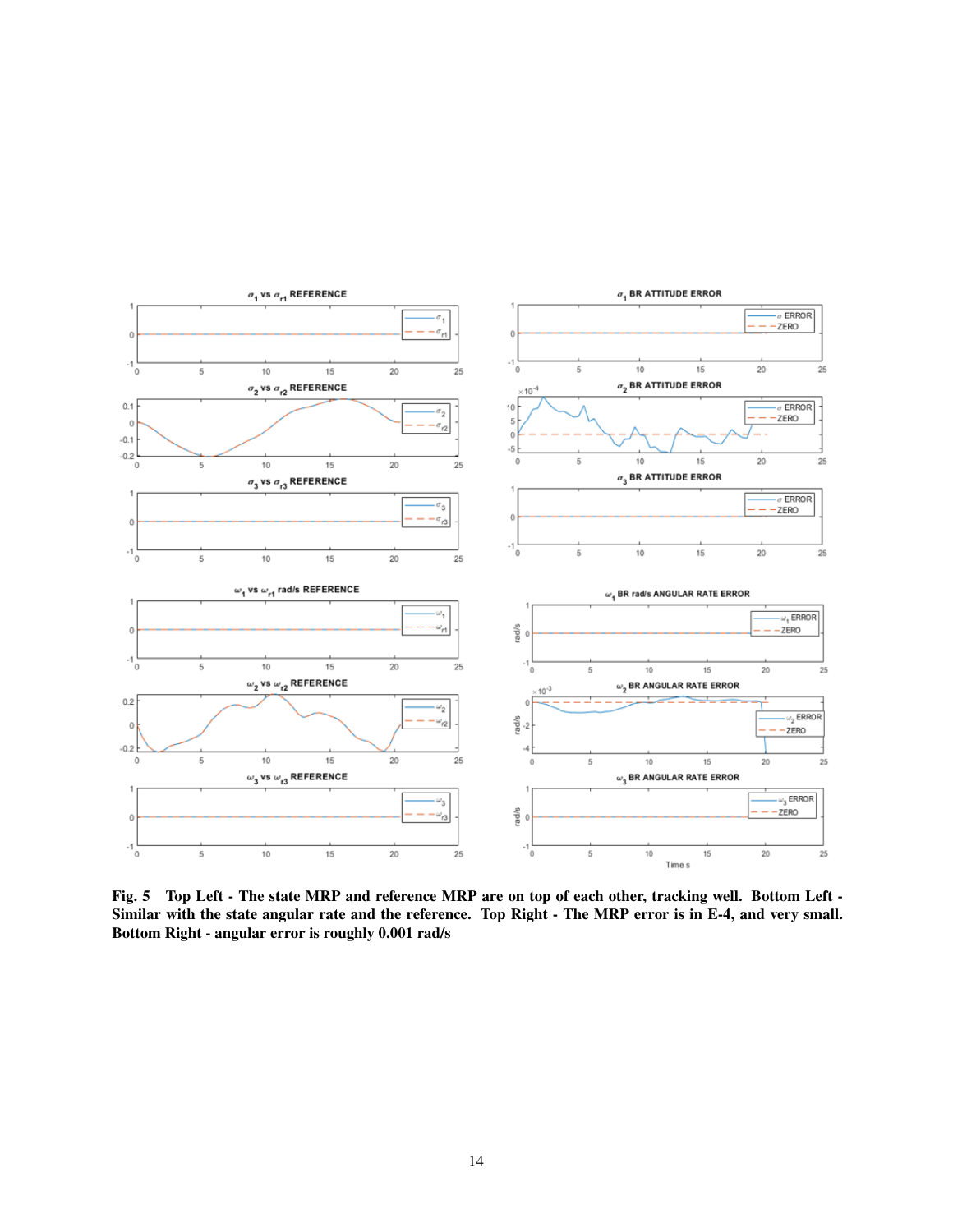<span id="page-14-0"></span>

**Fig. 6 Top Left - Over time the vehicle seemed to track well. There is a very small amount of steady state error on each axis. Bottom Left - The angular rate also converges smoothly over time, with little steady state error. Top Right - The MRP error approaches zero over time, does not quite hit. Bottom Right - Angular rate error goes to zero quite quickly.**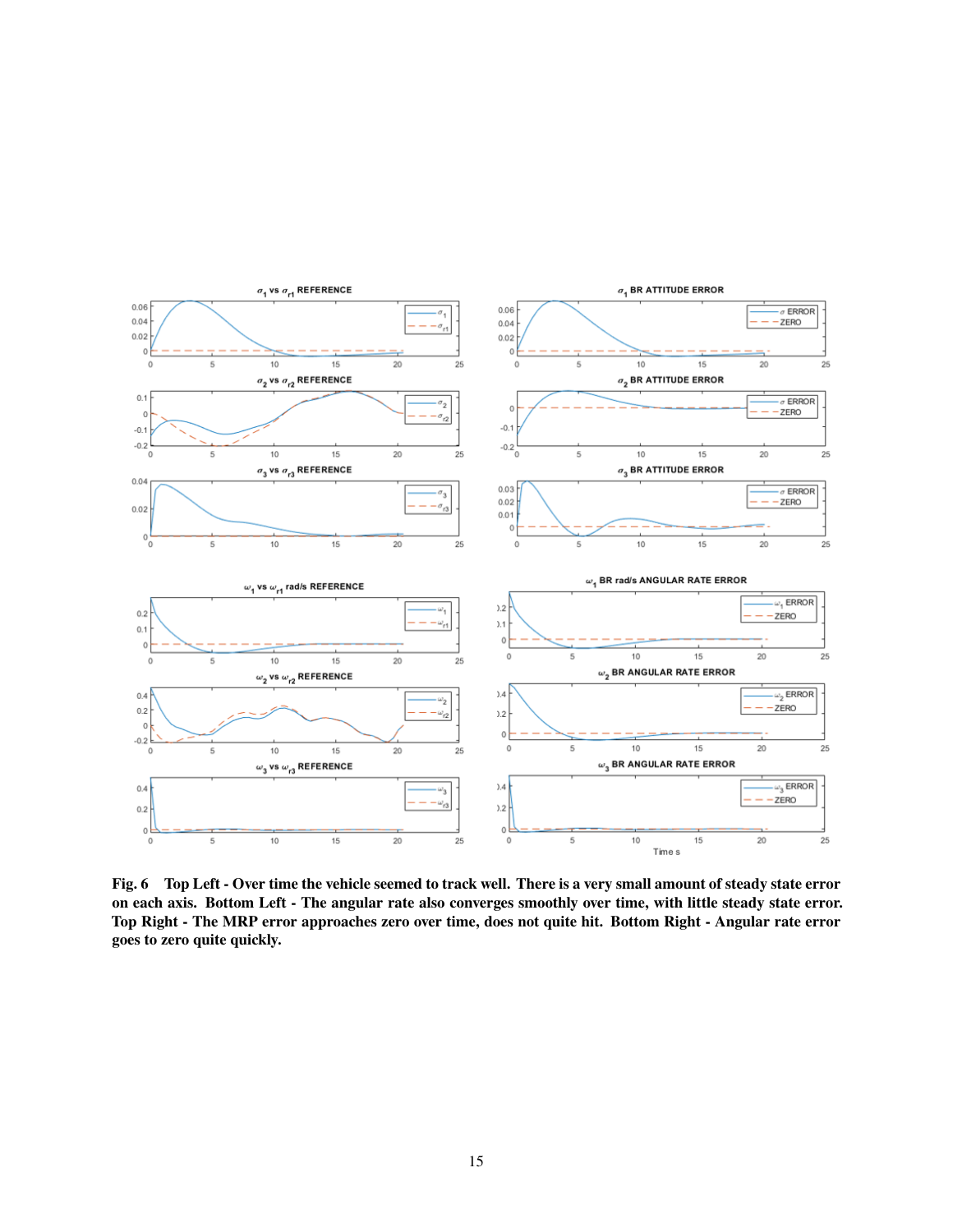<span id="page-15-0"></span>

**Fig. 7 Plot of the output thrust of each of the thrusters for the non-nominal initial attitude case.**